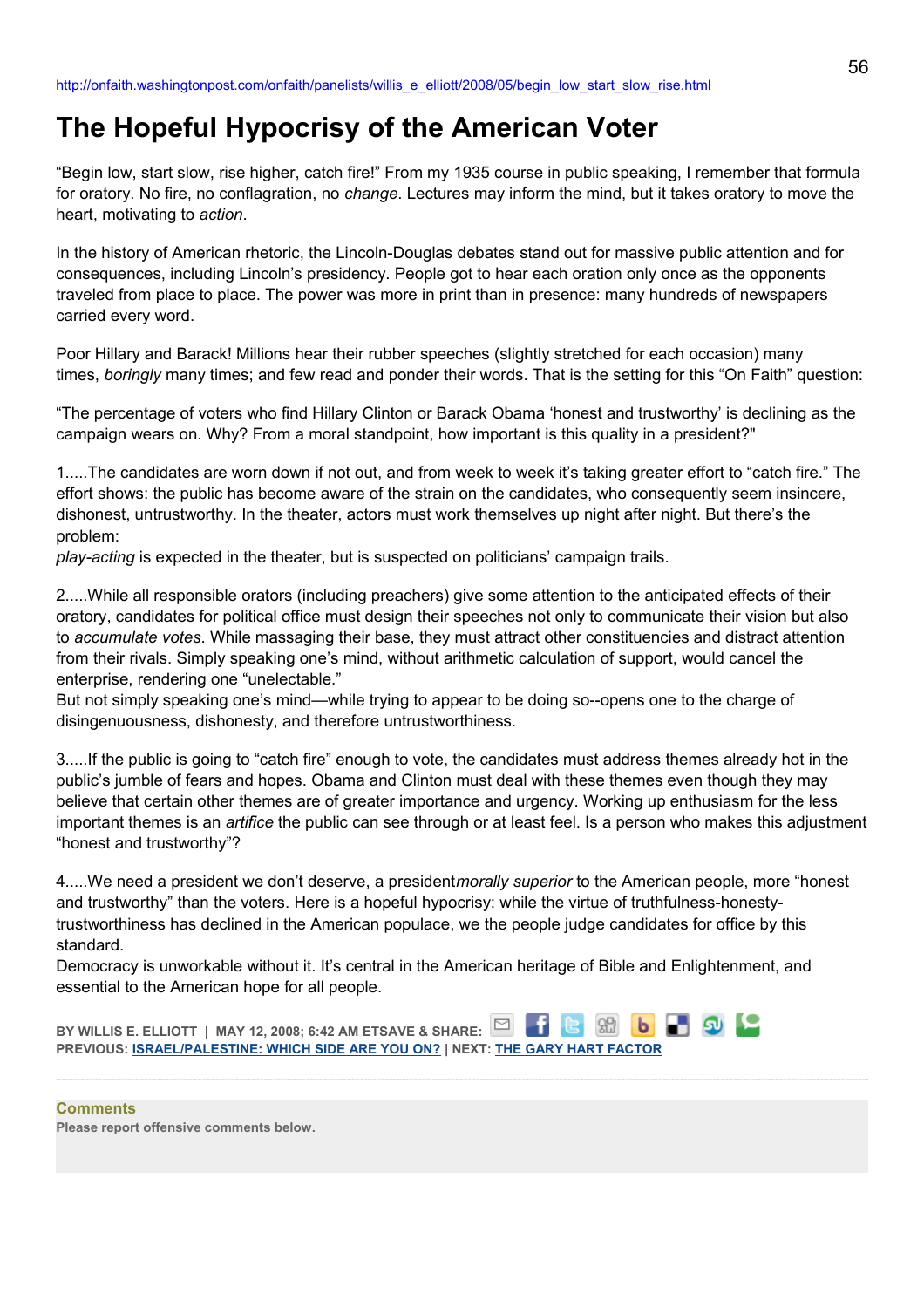While many claim this site is 'censored,' it's actually really annoying when they recycle questions and delete previous commentary. :)

**POSTED BY: PAGANPLACE | MAY 13, 2008 9:56 PM [REPORT OFFENSIVE COMMENT](mailto:blogs@washingtonpost.com?subject=On%20Faith%20Panelists%20Blog%20%20%7C%20%20Paganplace%20%20%7C%20%20The%20Hopeful%20Hypocrisy%20of%20the%20American%20Voter%20%20%7C%20%203475968&body=%0D%0D%0D%0D%0D================%0D?__mode=view%26_type=comment%26id=3475968%26blog_id=618)**

i have carefully read your article and you have placed out as facts some things which when subjected to scrutiny may not hold up in the real world. you talk about the candidates in effect having to play the game and hedge thier speech and obscure thier true opinions to get votes.. the logical question i would ask you is what are they having to hide and why.. the second question i would ask you and them is if this formula is so successful and needed to succed what other factors other than policy do think is effecting the dismal approval ratings of the president and the congres of both parties and one could argue elected officials nationwide. does the words bait and switch ring any bells here? i suspect we would run into the real power people behind the scences and the prostitution of our some of our elected officials to lobyiest which is th fundimental flaw in our system as agreed by every one exceppt the people paying the bills for the bribery and i think we need to call it what it is it is... bribery when you accept money trips and campaign donations just to get contactyou are selling it and it is not yours to sell i would argue. if it was about free speech all one would have to do to lobby is write down ones thoughts or qickly convey them face to face with the representative. we have cameras on all cash registers in business it is these same people who do not want camerera on the citizens of the united states cash registers and cashiers which are out representative. if you apply for the job and it is ok to have us under cameraera at every intersection and store and parkinglot they if its our money and we are actually paying to buy cameras to look at ourselves why not also watch the watchers... also let the truth be said if you are borowoing money at high interest to give tax breaks you are stealing from the cash register and putting in iou there is no difference no matter how much you lie and call it stimuluis. debt does not stimulate economy in the real world too many of these people have been running Daddys bussiness and are like the children you see with the toy steering wheels attached to thier carseats.. they might look like a driver somewhat they mite even think they know how to drive but the truth in carseaats is the same as in inbusiness there are no voddoo economics daddy actually got that part intirely correct. why dont we have cameras to see just what our representatives are doing of coarse they should have personal and free time they just should not be doing the peoples business on playtime.. my parents taught me most secrets are things people would be ashamed for other people to see. if ts shamefull lets get a party caled we the people of the united states party if the demacrats and the republicans are to dihonest to actually do thier jobs. i think that is what we are actually talking about. lets stop the fake smokescreens and helplessness the problem will. be fix promply by the people i suspect i can smellthe tar and feathers if people stay to long on thier fake stages but please check 4 truth i'm just a dyslexic artist not a political guru or power broker but i do watch what is actually going on .. they arent invisible

**POSTED BY: ARTISTKVIP | MAY 12, 2008 3:38 PM [REPORT OFFENSIVE COMMENT](mailto:blogs@washingtonpost.com?subject=On%20Faith%20Panelists%20Blog%20%20%7C%20%20artistkvip%20%20%7C%20%20The%20Hopeful%20Hypocrisy%20of%20the%20American%20Voter%20%20%7C%20%203459966&body=%0D%0D%0D%0D%0D================%0D?__mode=view%26_type=comment%26id=3459966%26blog_id=618)**

## Garyd:

Yep, there were even "pieces of votes" with a black man getting less than a whole vote. That way they got more members in the house which represents the people on the basis of population. Only those allowed to vote were counted to determine representation.

In the final analysis there is but one truly correct thing to be said, "you're alive and there's no known cure for that." Religion picks it up from there with threats of what will happen to you after you die. Some religions, Christians varieties included aren't willing to wait to carry out the threat. Hell is everywhere to be found unlike God who is everywhere but nowhere to be found and especially if you need Him.

Two things are certain as well as death and taxes. Everyone knows what everyone else should do and no one ever gets the opportunity to force everyone to do what they say they should do. Religion tries it's best and has since the beginning. Not even ancient tyrants had that kind of power yet we assume the president does.

The best anyone even the president can do is "steer in the general direction" for where we are going is always beyond the horizon. Religion takes advantage of the fact that death certainly awaits somewhere out there and the fact that ordinary folk have a natural, normal and mentally healthy fear of death. Threatening folks with being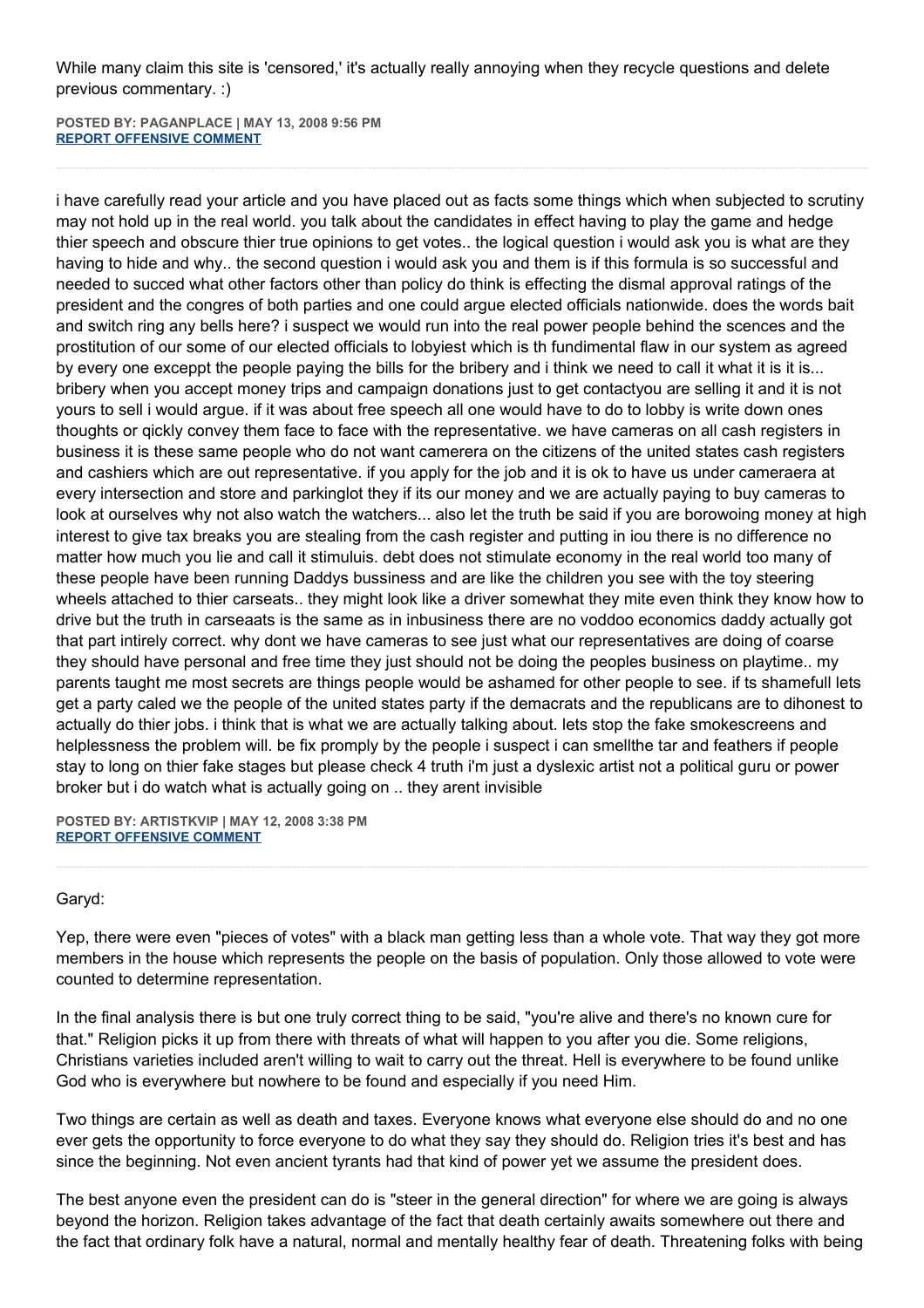eaten by monsters after they are dead is the ancient beginnings of faith and still the foundation of faith. Thats the one thing that's still the same no matter how much it's changed.

Politics as usual at this blog. I don't notice McCain included in the "put down" of Democrat candidates as dishonest, just the impartial polls say of course. You don't suppose evangelicals are lowering their standards? Maybe they've changed their minds about beer and Mz McCain has promised them some of her wares free or at a big discount?

Who is America's pastor now that Billy boy has retired? Who will crown the next president and proclaim that his power comes from God? Thank God his power will be more than a little limited and thank Lucifer for all the lying, cheating and stealing the next administration will do just like all before it. Their souls are awash in a gummy black liquid, oil. Whitening them up is probably impossible.

All those reverends who's goal is character and morality are trying as hard as they can by threatening them with the fire that burns but does not consume. That would be the fire of hell of course and you know the rest of that story. Hasn't given them any character or boosted their morality measurably yet but one never knows. Willis has no intention of stopping for sure. Isn't that right reverend?

**POSTED BY: BGONE | MAY 9, 2008 5:54 PM [REPORT OFFENSIVE COMMENT](mailto:blogs@washingtonpost.com?subject=On%20Faith%20Panelists%20Blog%20%20%7C%20%20BGone%20%20%7C%20%20The%20Hopeful%20Hypocrisy%20of%20the%20American%20Voter%20%20%7C%20%203426581&body=%0D%0D%0D%0D%0D================%0D?__mode=view%26_type=comment%26id=3426581%26blog_id=618)**

Bgone in case your interested more than half the white folks couldn't vote either. If you didn't own property (i.e. land) you couldn't vote. There were by the way African-Americans voting in the South prior to the Civil War. Studies indicate that about 10% of Southern slaveholders were themselves of African origins at least a few of them undoubtedly from Washington's plantation as he Freed all his slaves and settle a good bit of money for that time and place upon each family.

Of course the world has moved on since those days and in most respects that is a good thing. The problem now is that the left wants to put us all back on the plantation only this the Master will be the government and while a man might hope to escape slavery to an individual if he can put sufficient space between that man and himself fleeing a government is much more difficult proposition.

**POSTED BY: GARYD | MAY 8, 2008 10:35 PM [REPORT OFFENSIVE COMMENT](mailto:blogs@washingtonpost.com?subject=On%20Faith%20Panelists%20Blog%20%20%7C%20%20Garyd%20%20%7C%20%20The%20Hopeful%20Hypocrisy%20of%20the%20American%20Voter%20%20%7C%20%203418023&body=%0D%0D%0D%0D%0D================%0D?__mode=view%26_type=comment%26id=3418023%26blog_id=618)**

## Garyd:

You suffer from a common ailment, the subconscious knowledge that things have drifted way astray from what the founders had in mind.

The founders set out to eliminate government not canonize it. By having a government capable of protecting itself from foreign "kingdoms" and one that did nothing significant otherwise the goal could be achieved. For that reason they did not franchise all residents to vote.

That was not done by accident. I'm sure you have noticed that's been changed. Women and black folks were not included in the original plan. Small wonder you are so disillusioned what with the near certainty that one or the other will be the next president.

Faith steps forward to claim bragging rights over everything as it has been changed contrary to the original plan. That includes the Civil War, (Jeff Davis warned us), women allowed to vote, the civil rights movement and any of the many other unconstitutional by the original constitution things you can think of. Maybe America's pope Billy Graham, (separation of church and state) and abortion rights? Next thing you know there'll be a women's rights movement. Huh? There's already is a women's rights movement?

Just as soon as gay marriage becomes fashionable faith will claim it was behind that too. Right now they're acting like Baptist during all the other unconstitutional changes. These are the times that try Baptist souls as they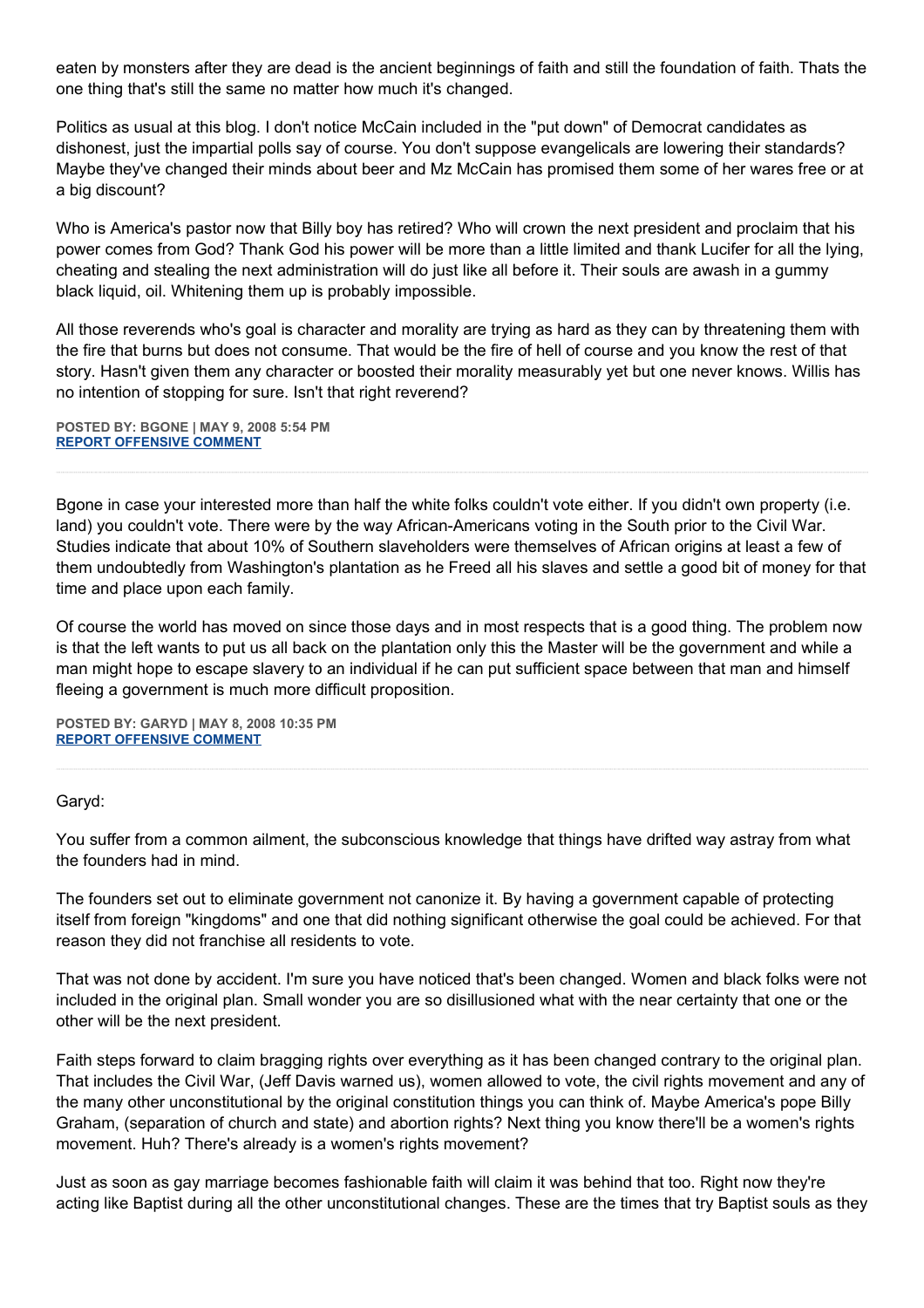head for the polls with nobody to vote for. Keep the faith for love of a Jew named Jesus. He has won the biggest election of them all to the office of God. Were Jews allowed to vote in the first election?

Things were different before they all changed you know.

**POSTED BY: BGONE | MAY 8, 2008 1:17 PM [REPORT OFFENSIVE COMMENT](mailto:blogs@washingtonpost.com?subject=On%20Faith%20Panelists%20Blog%20%20%7C%20%20BGone%20%20%7C%20%20The%20Hopeful%20Hypocrisy%20of%20the%20American%20Voter%20%20%7C%20%203413939&body=%0D%0D%0D%0D%0D================%0D?__mode=view%26_type=comment%26id=3413939%26blog_id=618)**

The level of idiocy thus far in this thread is quite profound.

I don't care for any of the leading candidates for president. It has nothing strangely enough to do with their perceived level of honesty. I believe that they will indeed attempt to do what they have said they will do. That's why I don't care for them.

**POSTED BY: GARYD | MAY 6, 2008 9:59 PM [REPORT OFFENSIVE COMMENT](mailto:blogs@washingtonpost.com?subject=On%20Faith%20Panelists%20Blog%20%20%7C%20%20Garyd%20%20%7C%20%20The%20Hopeful%20Hypocrisy%20of%20the%20American%20Voter%20%20%7C%20%203395450&body=%0D%0D%0D%0D%0D================%0D?__mode=view%26_type=comment%26id=3395450%26blog_id=618)**

Concerned The Christian Now Liberated:

Didn't Jesus also say, "let he who is with McCain cast the first three stones" or was that seven stones you cast? Have you reformed, working for Jesus now?

You don't suppose Hillary Clinton is a womanizer too? Happens. Always be thorough. Leave no stone un-cast.

Have you noticed how far Barak's ears stick out and how Hillary hides hers under her hair. Ears are important you know. That's why gas is 4 going to 5 dollars a gallon and the polar ice caps are melting. Bush's ears stick out so far he hears wrong. That's a problem for the GOP in general. About time they got their ears pinned back. Know what I mean?

**POSTED BY: BGONE | MAY 6, 2008 4:04 PM [REPORT OFFENSIVE COMMENT](mailto:blogs@washingtonpost.com?subject=On%20Faith%20Panelists%20Blog%20%20%7C%20%20BGone%20%20%7C%20%20The%20Hopeful%20Hypocrisy%20of%20the%20American%20Voter%20%20%7C%20%203392622&body=%0D%0D%0D%0D%0D================%0D?__mode=view%26_type=comment%26id=3392622%26blog_id=618)**

Although there is signicant doubt that Jesus' actually said,

"If any of you put a stumbling block before one of these little ones who believe in me, it would be better for you if a great millstone were hung around your neck and you were thrown into the sea", Mark 9:42,

wiki.faithfutures.org/index.php/198\_Millstone\_for\_Temptation,

it is, however, a great passage for judging leadership qualities.

Clinton's millstones:

major # 1, Her dishonest, lying, cheating husband whom she should have dumped years ago. Having him in the Whitehouse again would percolate the stench of adultery and womanizing on a 24/7 basis for four more years.

major #2, Her disrespect for unborn children.

major #3, Not recognizing the flaws and errors of contemporary religions.

minor #1, "forgetting" the details of her trip to Bosnia.

Obama's millstones:

major #1, The "Reverend" Jeremiah Wright.

major #2, His failure to immediately condemn Wright's recent speech.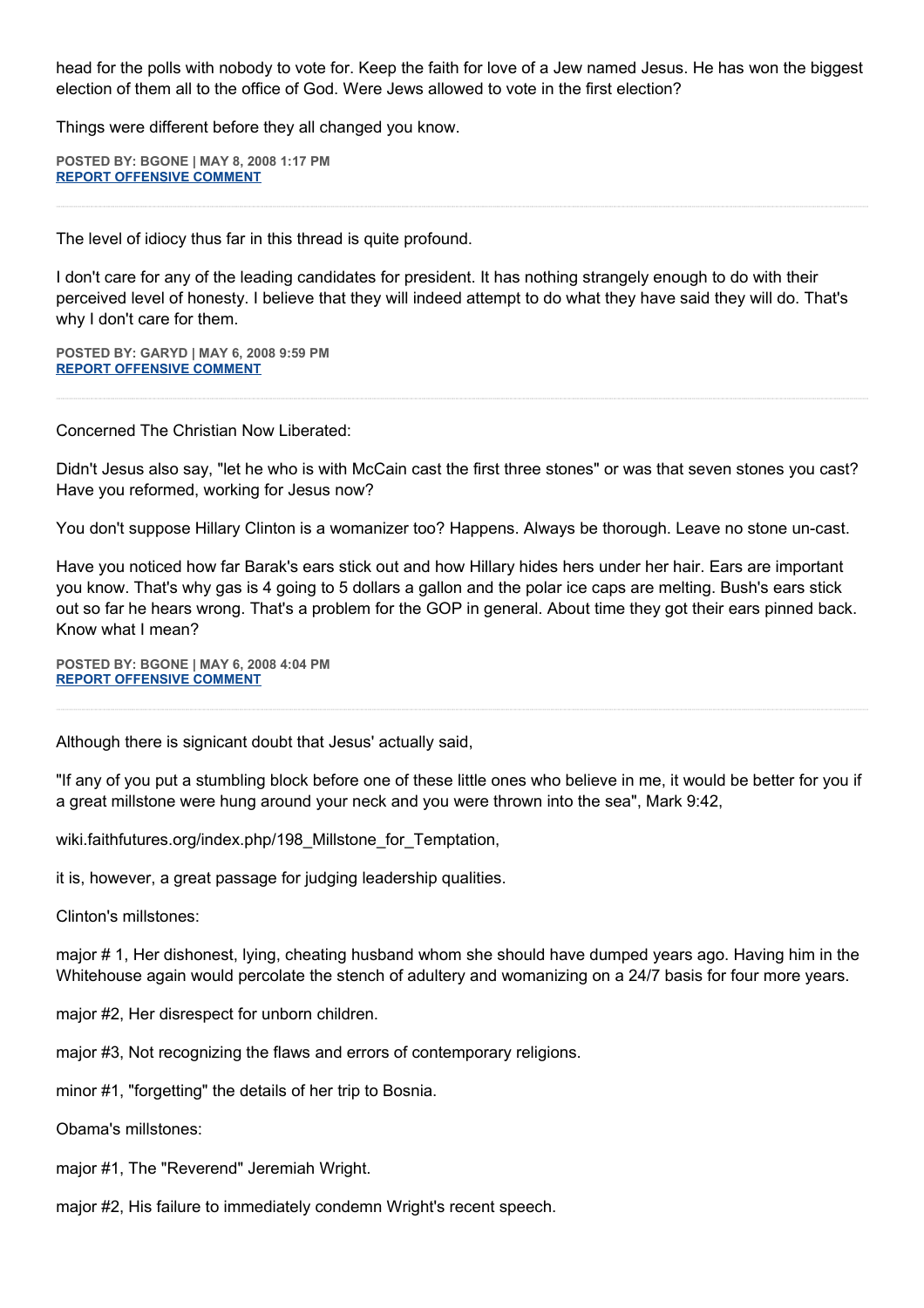major #3, His disrespect for unborn children.

major #4, Not recognizing the flaws and errors of contemporary religions.

**POSTED BY: CONCERNED THE CHRISTIAN NOW LIBERATED | MAY 6, 2008 3:09 PM [REPORT OFFENSIVE COMMENT](mailto:blogs@washingtonpost.com?subject=On%20Faith%20Panelists%20Blog%20%20%7C%20%20Concerned%20The%20Christian%20Now%20Liberated%20%20%7C%20%20The%20Hopeful%20Hypocrisy%20of%20the%20American%20Voter%20%20%7C%20%203392114&body=%0D%0D%0D%0D%0D================%0D?__mode=view%26_type=comment%26id=3392114%26blog_id=618)**

Reverend, what cave have you spent the last 30 years in? Except for Clinton all the other presidents were certified by God's representatives. You are one of them?

I know it. You know it. We know it. God has no representatives. God is a big kid that can take care of self needing no help whatsoever from people.

The more moral those who represent that which cannot be represented getting their license to steal from a literary hoax claim to be the less moral those they lead become. There, I said it in one sentence.

**POSTED BY: BGONE | MAY 6, 2008 1:13 PM [REPORT OFFENSIVE COMMENT](mailto:blogs@washingtonpost.com?subject=On%20Faith%20Panelists%20Blog%20%20%7C%20%20BGone%20%20%7C%20%20The%20Hopeful%20Hypocrisy%20of%20the%20American%20Voter%20%20%7C%20%203391192&body=%0D%0D%0D%0D%0D================%0D?__mode=view%26_type=comment%26id=3391192%26blog_id=618)**

hypocrisy of the creed.

survival of the species never based only on food and water ,survival of the species need solid honest un hole-y creed .

for so god love the world he sent an honest honorable messengers to mankind from among mankind to convey and deliver the messeage of god to every mankind.

every messenger of god is supported by divine book or divine inspiration from god ,from god to the chosen messenger of god (by god)to the mass mankind.

the messenger of god suppose to deliver the messeage of god to mankind as is where is no adding no subtaking.

jesus is a mankind messenger of god to mankind from the chain of messengership of god to mankind .

to claim that jesus is the son of god the lord the savior of mankind is serious unhonest contradictory to the perfect creed that god ever sent to mankind .

the right creed is for the people by the god and for the god,the right of the people by the people for the people.

the ink is allready dryied up long time ago ,

search the creed befor you search the people.

there is only one god and there is only one creed.

**POSTED BY: MO | MAY 6, 2008 12:26 PM [REPORT OFFENSIVE COMMENT](mailto:blogs@washingtonpost.com?subject=On%20Faith%20Panelists%20Blog%20%20%7C%20%20mo%20%20%7C%20%20The%20Hopeful%20Hypocrisy%20of%20the%20American%20Voter%20%20%7C%20%203390793&body=%0D%0D%0D%0D%0D================%0D?__mode=view%26_type=comment%26id=3390793%26blog_id=618)**

Please, save me from anything, anywhere "'morally superior'" to my neighbor.

**POSTED BY: DUNNAGE | MAY 6, 2008 11:47 AM [REPORT OFFENSIVE COMMENT](mailto:blogs@washingtonpost.com?subject=On%20Faith%20Panelists%20Blog%20%20%7C%20%20dunnage%20%20%7C%20%20The%20Hopeful%20Hypocrisy%20of%20the%20American%20Voter%20%20%7C%20%203390516&body=%0D%0D%0D%0D%0D================%0D?__mode=view%26_type=comment%26id=3390516%26blog_id=618)**

I think the American public is so "conditioned" to being herded, that the issues we make our own, are so far from us, that it proves over and over we simply don't need intelligent presidents.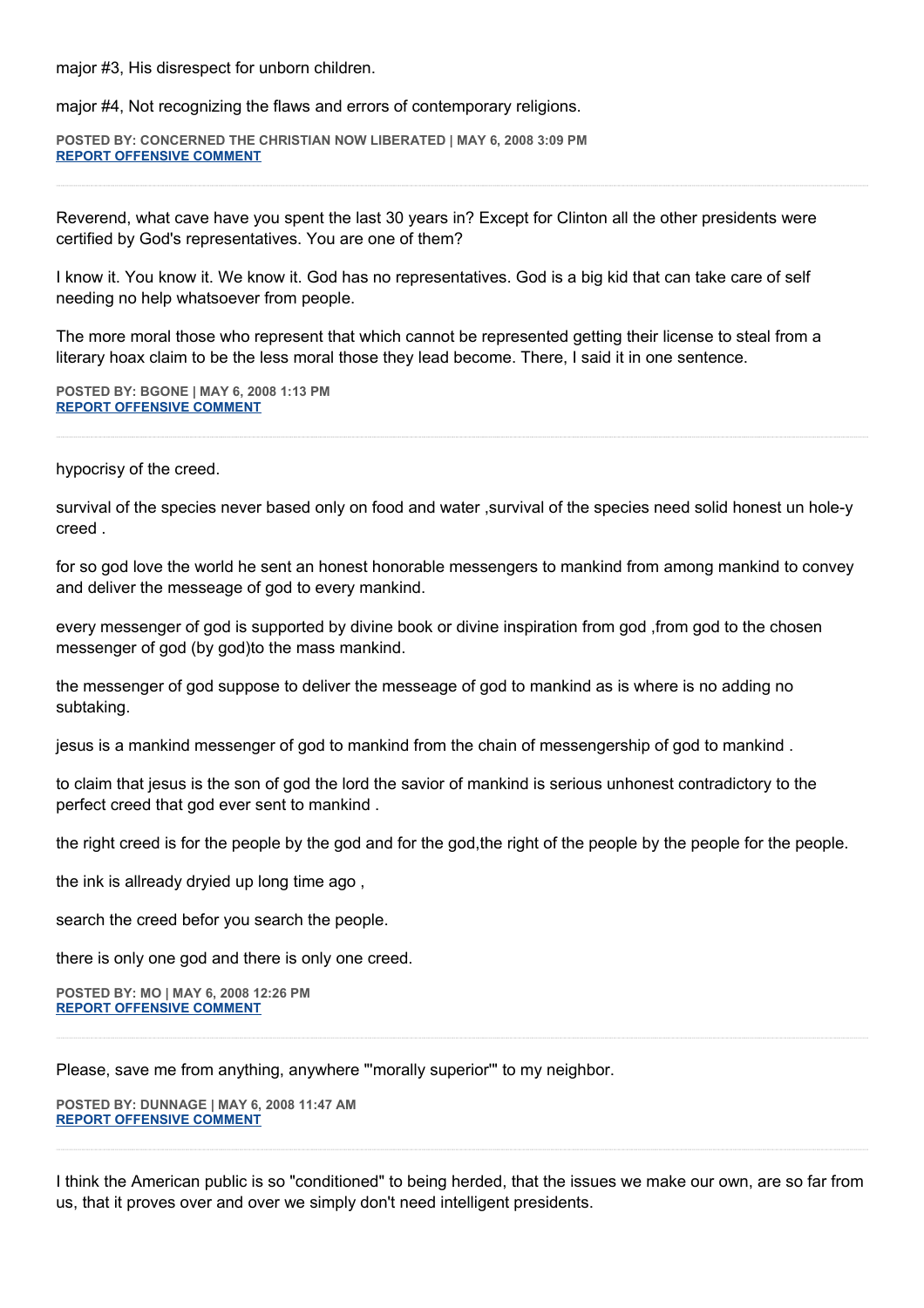When the majority of us give our vote to a politician, because he is the kind of man we would like to have a beer with, load up the pickup, and head for a trip to WalMart (to buy bullets and more beer), as opposed to a candidate that cares about global warming, keeping our nose in our own business...but he is too boring, that says a lot about voters in this country, and why this country is headed in the wrong direction. It has nothing to do with the leadership, it has everything to do with the "lemmings" that vote them in.

Since religion has hijacked politics, we have had a steady decline in the amount of talent we have vying for these offices. Offices of public trust are not the same as a person giving you biblical comfort. These people represent a country filled with different races, cultures, religions, and non-religions. We have somehow hijacked the process, and determined that the only qualified politician "must" be a Christian, and somehow, Christians have a lockhold on morality...Forget humanism or humanity...

We have done it to ourselves. As I look at how the media is trying to constantly pull our attention from the real issues (people are losing their homes; Senior citizens can't eat and buy medicine; Our educational system is producing the worlds next "service" workers...not scientists and mathematicians!) and we are being distracted by an insane preacher! People are judging a candidate because of a candidate he knows...This is insane to me. It is no wonder some of the most qualified potential American leaders, will never materialize. The double standard is glaring. The ignorance is mystifying...This process is shameful of what Democracy has amounted to. No wonder so many other countries, don't want our brand of Democracy to model theirs off of. It is simply a hybrid of Christian Theocracy. I think that the original framers of this great Democracy, would be ashamed to see what it has become...

**POSTED BY: WALLACE | MAY 6, 2008 11:39 AM [REPORT OFFENSIVE COMMENT](mailto:blogs@washingtonpost.com?subject=On%20Faith%20Panelists%20Blog%20%20%7C%20%20Wallace%20%20%7C%20%20The%20Hopeful%20Hypocrisy%20of%20the%20American%20Voter%20%20%7C%20%203390447&body=%0D%0D%0D%0D%0D================%0D?__mode=view%26_type=comment%26id=3390447%26blog_id=618)**

I think the American public is so "conditioned" to being herded, that the issues we make our own, are so far from us, that it proves over and over we simply don't need intelligent presidents.

When the majority of us give our vote to a politician, because he is the kind of man we would like to have a beer with, load up the pickup, and head for a trip to WalMart (to buy bullets and more beer), as opposed to a candidate that cares about global warming, keeping our nose in our own business...but he is too boring, that says a lot about voters in this country, and why this country is headed in the wrong direction. It has nothing to do with the leadership, it has everything to do with the "lemmings" that vote them in.

Since religion has hijacked politics, we have had a steady decline in the amount of talent we have vying for these offices. Offices of public trust are not the same as a person giving you biblical comfort. These people represent a country filled with different races, cultures, religions, and non-religions. We have somehow hijacked the process, and determined that the only qualified politician "must" be a Christian, and somehow, Christians have a lockhold on morality...Forget humanism or humanity...

We have done it to ourselves. As I look at how the media is trying to constantly pull our attention from the real issues (people are losing their homes; Senior citizens can't eat and buy medicine; Our educational system is producing the worlds next "service" workers...not scientists and mathematicians!) and we are being distracted by an insane priest! People are judging a candidate because of a candidate he knows...This is insane to me. It is no wonder some of the most qualified potential American leaders, will never materialize. The double standard is glaring. The ignorance is mystifying...This process is shameful of what Democracy has amounted to. No wonder so many other countries, don't want our brand of Democracy to model theirs off of. It is simply a hybrid of Christian Theocracy. I think that the original framers of this great Democracy, would be ashamed to see what it has become...

**POSTED BY: WALLACE | MAY 6, 2008 11:39 AM [REPORT OFFENSIVE COMMENT](mailto:blogs@washingtonpost.com?subject=On%20Faith%20Panelists%20Blog%20%20%7C%20%20Wallace%20%20%7C%20%20The%20Hopeful%20Hypocrisy%20of%20the%20American%20Voter%20%20%7C%20%203390445&body=%0D%0D%0D%0D%0D================%0D?__mode=view%26_type=comment%26id=3390445%26blog_id=618)**

I think the American public is so "conditioned" to being herded, that the issues we make our own, are so far from us, that it proves over and over we simply don't need intelligent presidents.